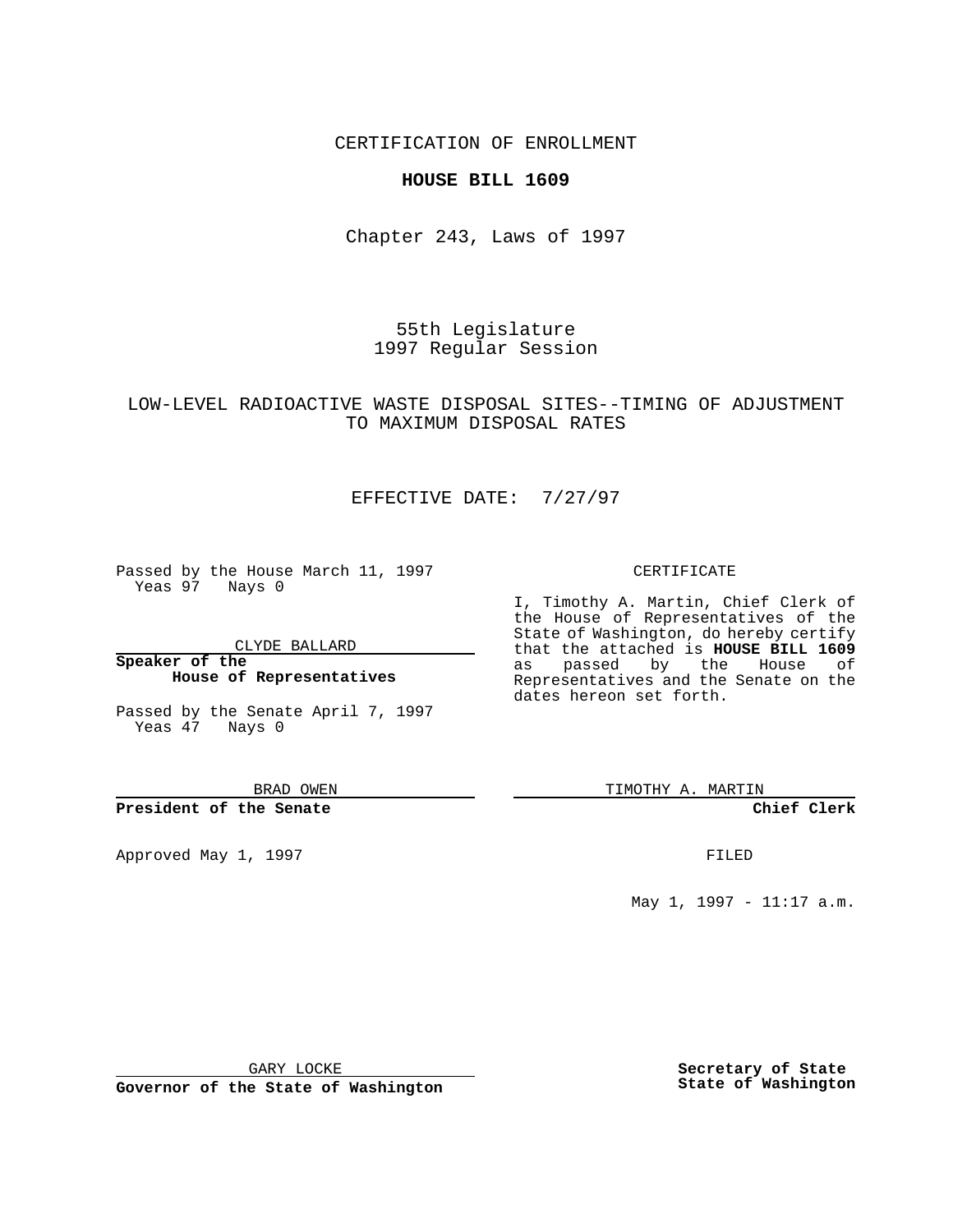# **HOUSE BILL 1609** \_\_\_\_\_\_\_\_\_\_\_\_\_\_\_\_\_\_\_\_\_\_\_\_\_\_\_\_\_\_\_\_\_\_\_\_\_\_\_\_\_\_\_\_\_\_\_

\_\_\_\_\_\_\_\_\_\_\_\_\_\_\_\_\_\_\_\_\_\_\_\_\_\_\_\_\_\_\_\_\_\_\_\_\_\_\_\_\_\_\_\_\_\_\_

Passed Legislature - 1997 Regular Session

#### **State of Washington 55th Legislature 1997 Regular Session**

**By** Representatives Mastin, Poulsen, Hankins and Kessler; by request of Utilities & Transportation Commission

Read first time 02/03/97. Referred to Committee on Energy & Utilities.

 AN ACT Relating to low-level radioactive waste disposal sites; and amending RCW 81.108.050.

BE IT ENACTED BY THE LEGISLATURE OF THE STATE OF WASHINGTON:

 **Sec. 1.** RCW 81.108.050 and 1991 c 272 s 6 are each amended to read as follows:

 (1) The maximum disposal rates that a site operator may charge generators shall be determined in accordance with this section. The rates shall include all charges for disposal services at the site.

 (2) Initially, the maximum disposal rates shall be the initial rates established pursuant to RCW 81.108.040.

 (3) Subsequently, the maximum disposal rates shall be adjusted 12 ((semiannually)) in January ((and July)) of each year to incorporate inflation and volume adjustments. Such adjustments shall take effect thirty days after filing with the commission unless the commission authorizes that the adjustments take effect earlier, or the commission contests the calculation of the adjustments, in which case the commission may suspend the filing. A site operator shall provide notice to its customers concurrent with the filing.